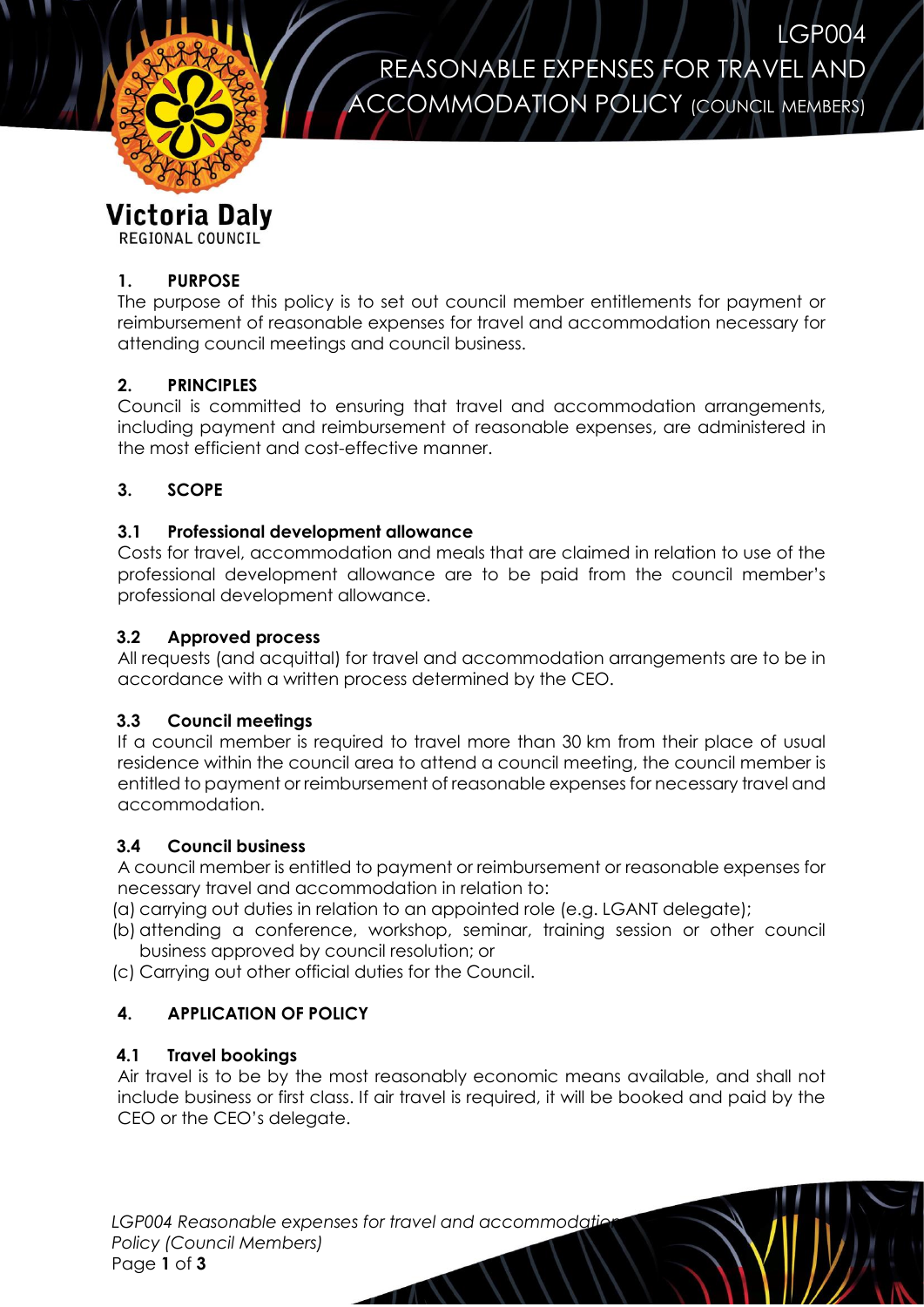

REGIONAL COUNCIL

Car rental reservations will be booked and paid by the CEO or the CEO's delegate, who will select the most appropriate vehicle (taking into account best value and safety).

## **4.2 Taxi and rideshare services**

If appropriate in the circumstances and in accordance with the approved process, council members may use taxi or rideshare services for council business under clause 3.4. Use of taxi or rideshare services will be on a reimbursement basis or in accordance with the *[Accountable forms policy (members and the CEO)]*.

#### **4.3 Mileage allowance**

Where a council member uses their own private vehicle to attend a council meeting or for council business and the distance is more than 30 km*,* Council members will receive a mileage allowance of 77cents per kilometre as per council resolution. Mileage allowances cannot be claimed by passengers.

Council will not take responsibility for any damage relating to use of private vehicles. It is the responsibility of the owner of the vehicle to ensure they have appropriate insurance prior to use.

## **4.4 Traffic infringement notices and fines**

Traffic infringement notices and fines are the individual responsibility of the driver of the vehicle. Any traffic infringement notices or fines incurred while the vehicle is in control of the council member must be paid by the council member.

#### **4.5 Travel allowance**

The amount payable for meals and incidentals (travel allowance) is to be in accordance with the ATO Taxation Determination.

All non-essential additional expenses such as telephone calls, room service or mini-bar supplies are the responsibility of the council member. Meal allowances are not to be paid when the meal is included in the cost of the meeting, conference or other event.

#### **4.6 Accommodation**

If the council member requires accommodation covered by this policy, it will be booked and paid for by the CEO or CEO's delegate. Every effort must be made to ensure that the accommodation cost is at, or below, the amount set by the ATO Taxation Determination for the destination.

#### **4.7 Camping allowance**

Camping allowance is payable to a council member who is required to be away overnight at a location where no commercial accommodation is available and must stay in a camp. The applicable rate is \$45 per night. Personal procurement of camping equipment remains the responsibility of the council member. A travel allowance is payable.

LGP004 Reasonable expenses for travel and accommodation *Policy (Council Members)* Page **2** of **3**